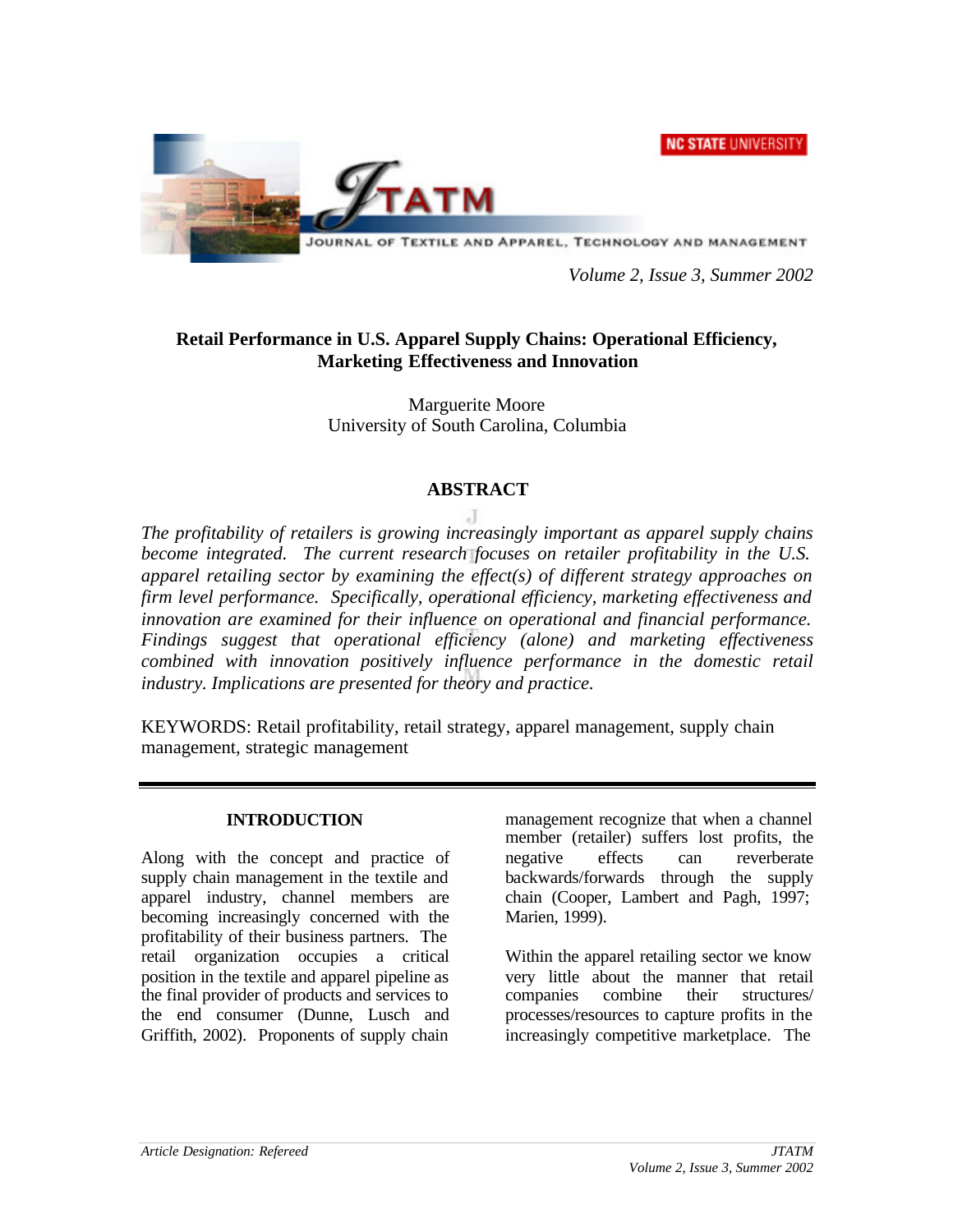current research focuses on understanding the effects of two approaches to strategy within retailing: operational efficiency and marketing effectiveness. Because innovation can affect both of these approaches to strategy, and is increasingly prevalent in the retail industry (Maruca, 1999) it is also examined. Specifically, operational efficiency and marketing effectiveness (combined with innovation) are examined for their effect on overall firm level performance among domestic apparel retailers.

This research provides knowledge of the effectiveness of each strategic focus (along with innovativeness) within the retail competitive environment. It also provides insights for channel partners into the strategies and tactics that retailers use to deliver apparel products to end consumers,  $\cdot$ thereby helping them to coordinate supply chain management efforts. From an 平 academic perspective, this research offers an examination into the competitive behavior A of retail firms from both business and functional (marketing) level perspectives. T.

#### **LITERATURE REVIEW**

Attention to the different approaches to strategy and their effect(s) on performance within the retail industry has been scarce among academic researchers. In the apparel retailing context, there are very few extant studies that have examined the strategic drivers of performance. A number of studies outside the apparel context, but within retailing (i.e., perishables, consumer electronics), have examined elements of functional (i.e., marketing) and tactical level behaviors on various measures of performance (e.g., ROI, ROS, market share, etc.). This limited stream of research will be reviewed to inform the current study and to further demonstrate the need for attention to strategy research within the overall retail sector.

The majority of literature that examines the retail strategy-performance relationship tends to focus on individual elements of the retail mix, rather than on elements of business and/or corporate strategy. The retail mix is defined as the combination of factors that retailers use to satisfy consumer needs and influence their purchase decisions including services offered, pricing, advertising and promotion, store design, and visual merchandising (Levy and Weitz, 2001). Specifically, research has examined marketing capabilities (Conant, Smart and Salano Mendez, 1993; Conant and White, 1999; Hawes and Crittenden, 1984), retailer structure & resource allocation (Lewis and Thomas, 1990), and environmental adaptation (Kean, et. al, 1999) for their impact on firm performance. Out of this research, a number of prescriptions for strategy have been generated, particularly at functional strategy levels (e.g., Conant, Smart and Salano Mendez, 1993; Conant and White, 1999). Among this research only Conant, Smart and Salano-Mendez (1993) examined strategy in the apparel context. The majority of research in this area has been performed in other sectors. The prescriptions generated by each of these studies are highly contextual and tend to be tied to their original empirical contexts (e.g., the grocery industry, banking, and consumer electronics).

In order to examine the affect of strategic behavior on firm performance in the apparel industry, attention to the broader approaches to strategy formulation provides a logical starting point. In a recent article, Hunt and Duhan (2002) propose that future competition will be characterized by firms that can incorporate both efficiency and effectiveness into their strategic agendas. In addition, both classical and contemporary thinking acknowledge that innovation enhances competitiveness within organizations (e.g., Rogers, 1995; Varadarajan and Jayachandran, 1999).

#### **Retail Strategy**

#### **Operational Efficiency**

M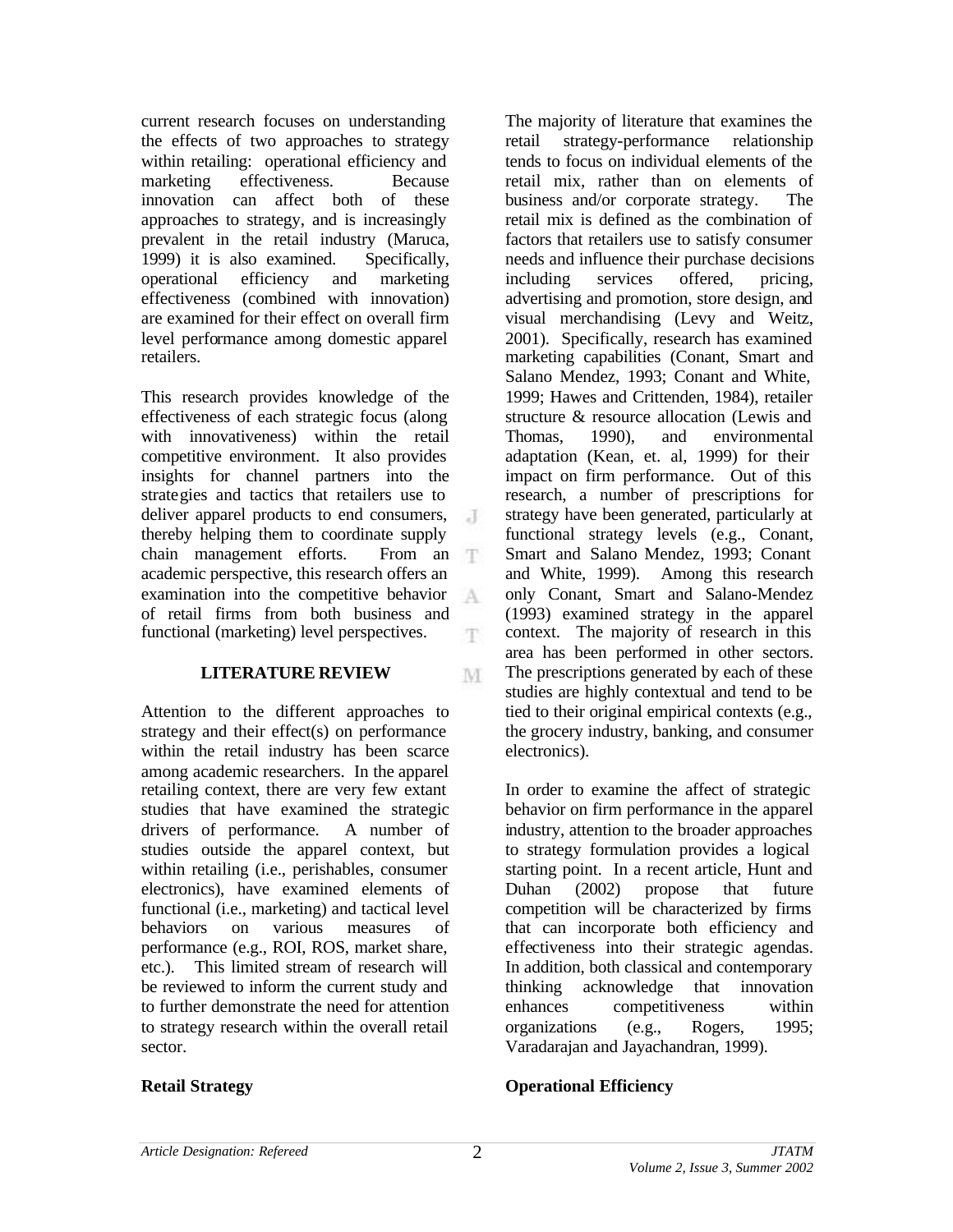Operational efficiency has long been considered an important approach to strategic decision making in the textile & apparel industry. For the current study, operational efficiency refers to the focus on cost control in performing business activities as a competitive tool. Though operational efficiency alone does not constitute a comprehensive business strategy (Porter, 1996) it has been and continues to be an important competitive element in the inventory intensive apparel industry. Academics and practitioners alike have examined supply-chain issues and technologies in pursuit of strategies/tactics that control costs in the fiber-apparel-textile pipeline including sourcing strategy (Lowson, 2001), use of quick response technologies (Hunter and Valentino, 1995), and related inventory management initiatives (Kincade, Vass and Cassill, 2001; King and Hunter, 1996; Ko and Kincade, 2001). For the most part, the literature that has examined operational efficiency in apparel supply chains focuses on -A. distribution initiatives among/between suppliers and manufacturers. To expand understanding of the drivers of profitability among the retail players in the apparel/footwear supply chain, the current research focuses solely on the retail organization.

# **Marketing Effectiveness**

A second approach to strategy formulation in a number of industries is the incorporation of a marketing focus into the corporate agenda. Referred to broadly as market orientation, the idea of integrating the marketing concept into firm culture has been an important driving force in marketing/management research and practice for the past decade (Kohli and Jaworski, 1990; Narver and Slater, 1990). Researchers have linked market orientation to positive outcomes including profitability (Jaworski and Koli, 1993) and employee effectiveness (Siguaw, Brown and Widing, 1994). To date, there is very little evidence of empirical inquiry into marketing effectiveness or market orientation in retailing firms in general (with the exception of Conant and White , 1999) or in the apparel context. The current inquiry seeks to establish a first step towards understanding the strategic impact of marketing effectiveness on apparel retailing firm performance. Note that this research stops short of considering the full market orientation construct due to its extensive nature. The concept of marketing effectiveness is comparatively narrower, dealing only with basic marketing activities: product, price, promotion and place.

# **Innovation**

Academics across of number of business and social science fields agree that innovation is extremely important for business organizations in both administrative and new product contexts (e.g., Rogers, 1995; Henderson and Clark, 1990; Frambach and Schillewaert, 2002). The extant literature on innovation in organizations tends to focus on the determinants of innovativeness (for a review see Frambach and Schillewaert, 2002), particularly in the area of new product development (e.g., Gatignon & Xureb, 1997).

The conceptual literature suggests that innovation is likely to be present among market oriented organizations (Varadarajan and Jayachandran, 1999). However, in the operational context, firm innovativeness has been characterized as working against shortterm efficiencies, due to unpredictable time and resource commitments and uncertain outcomes (Boulding, Morgan and Staelin, 1997).

# **Performance**

Retail performance within the apparel sector was previously measured in the Conant, Smart, and Solano-Mendez study (1993). In addition, the construct has been examined in a number of retail sectors including the grocery sector (Hawes and Crittenden 1984, Lewis and Thomas 1990), the hardware/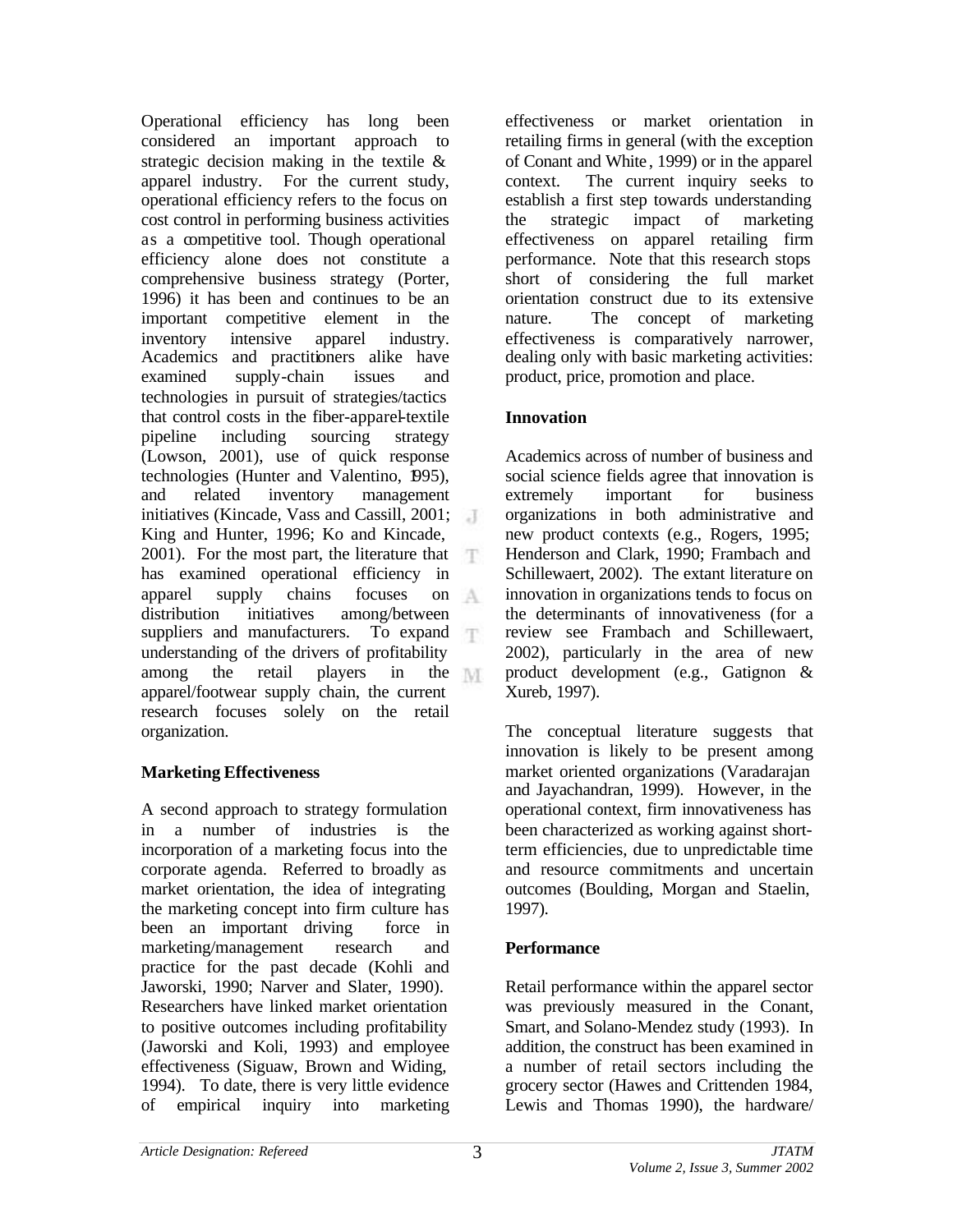general merchandise/furniture sectors (Kean et al. 1998) and the retail banking sector (Hay and Napier, 1987). For the most part, measurements of retail performance have been undertaken with a subjective approach. The subjective approach is predominant due to a heavy focus on small business/ independent retailers whose financial information is not public (Conant, Smart, and Solano-Mendez 1993; Conant and White 1999; Kean et al., 1998). Across this literature, a number of different indicators are used to represent the dimensions of retail performance (e.g., return on sales, market share, net income, etc.). However, a common definition/framework and corresponding measurement of the retail performance concept has not been defined. Venkatraman and Ramanujam (1996) suggest that performance is multidimensional and should be clearly defined in terms of context and research objectives. Within retailing there are a number of relevant financial indicators (e.g., return on equity, return on assets, net income, etc.) and operational indicators (e.g., inventory turns, net sales per square foot, net sales per employee) that are commonly used in practice but have not been investigated as M dimensions of retail performance in academic research.

#### **Hypotheses**

Drawing on the interdisciplinary conceptual and empirical literature that deals with marketing effectiveness, operational efficiency, innovation and retail performance, a series of hypotheses is presented to explore the relationship between these constructs and firm level performance in the apparel industry. Though related in practice, both marketing effectiveness and operational efficiency are considered (independently) as positive influences on firm level performance. Therefore, the following hypotheses are stated:

 $H<sub>1</sub>$ : A positive relationship exists between marketing effectiveness and firm level performance in apparel retailing firms.

- $H<sub>2</sub>$ : A positive relationship exists between operational efficiency and firm level performance in apparel retailing firms.
- $H_3$ : A positive relationship exists between marketing effectiveness and operational efficiency combined and firm level performance in apparel retailing firms.

Within the apparel industry, innovation is widespread. From new product development to distribution and planning contexts, new technologies are constantly being developed to create value for customers. The second purpose of this inquiry is to examine the impact of innovation combined with marketing effectiveness and operational efficiency on performance. Drawing on the conceptual work stated in the literature review, the following hypotheses are posited to investigate the impact of innovation (combined with marketing effectiveness and operational efficiency) on performance:

- H4: A positive relationship exists between marketing effectiveness and innovation combined and firm level performance in apparel retailing firms.
- $H<sub>5</sub>$ : There is no relationship between operational efficiency and innovativeness combined and firm level performance in apparel retailing firms.

#### **METHODOLOGY**

A mail survey methodology was developed to capture information from key informants inside domestic apparel and footwear chains. Efforts were focused on targeting key informants who were capable of answering broad strategy questions, reaching these informants effectively, and eliciting their participation in the study, which is typically difficult to obtain from organizational retail samples.

#### **Sample**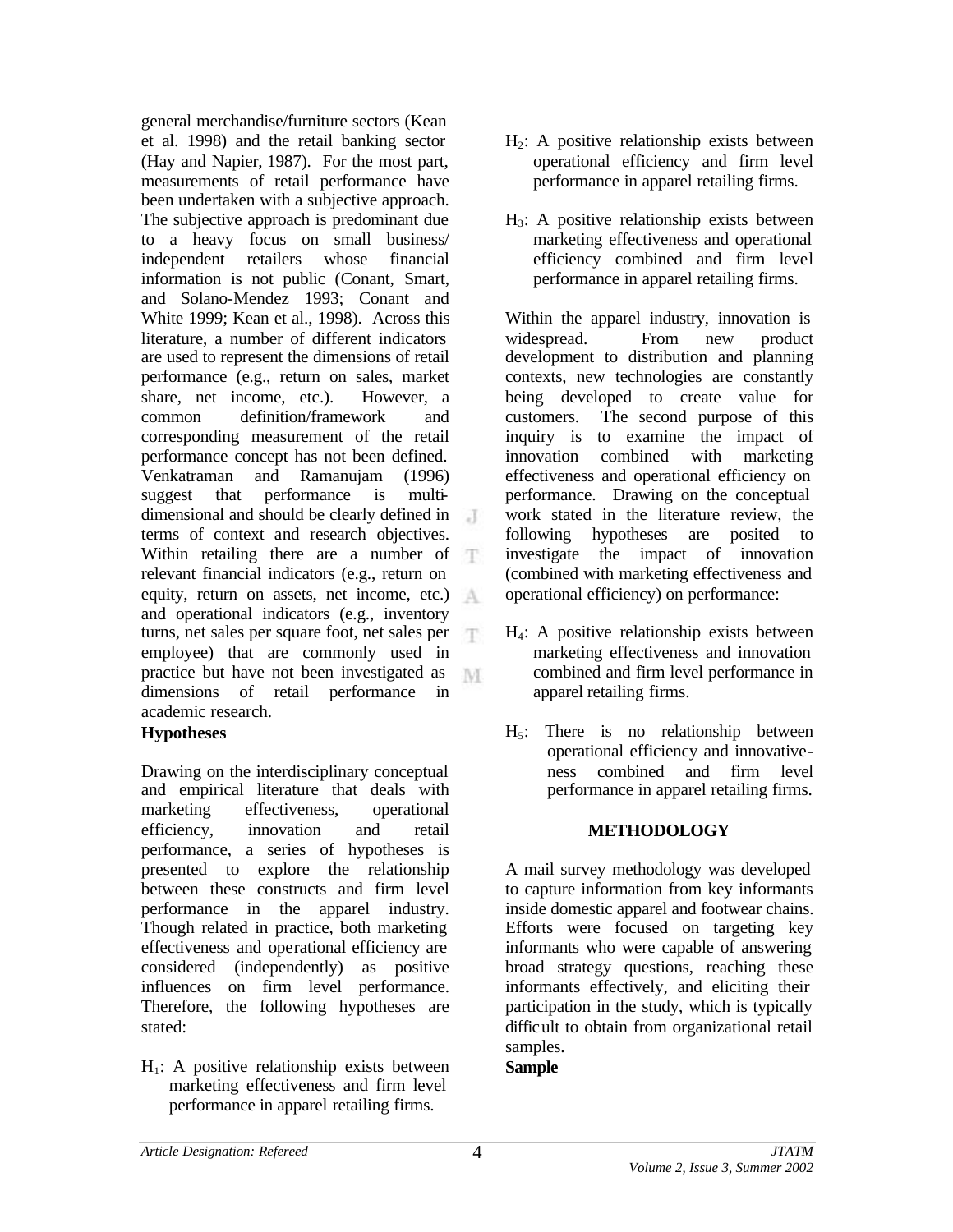Apparel and footwear retail chains within in the United States were selected as the general frame for the study. A mailing list was compiled from two sources: Plunkett's Retail Directory and Chain Store Guide's Database. 360 apparel and footwear retailers were queried according to the following criteria: a minimum of five stores per chain, regional and/or national operating coverage (store locations), and a minimum of \$2 million in sales per annum.

## **Data Collection & Response Rate**

The data collection process took place in a total of three waves. Each named key informant was sent a survey during the second week of January 2002. A reminder postcard was sent ten days following the original ma iling. Three weeks after the original mailing a replacement survey was  $\cdot$  T sent to non-respondents. After all mailing waves, a total of 60 retailers responded to T the study, for a 17 percent response rate. The first wave accounted for 75 percent of the A. total sample with 45 returned surveys. The balance of the sample was returned after the final mailing wave. For an organizational study, a 17 percent response rate is generally considered as reasonable (e.g., Conant and White, 1999).

#### **Measures**

Operational efficiency and marketing effectiveness were measured using a modified version of the Conant, Mokwa and Varadarahan (1990) marketing capabilities scale. Three items were used to examine each respondent's self-evaluation of operational efficiency and five items were used to measure marketing effectiveness. Innovation was measured using three items which probed the degree of each chain's innovation behavior (i.e., technological and administrative innovation) on a seven point Lickert-type scale. Performance was measured using the Conant, Smart and Salano-Mendez scale which tapped into both financial and operational dimensions of performance using eight different indicators

[i.e., general profitability, return on investment (ROI), return on assets (ROA), sales per square foot, effectiveness of cost control, sales per employee, total sales growth over the past three years, and overall company performance]. Reliability coefficients for each of the scales indicated acceptable values according to Nunnally and Bernstein (2001): marketing capabilities (.8245), operational efficiency (.6714), innovation (.8827) and performance (.945).

# **Analysis**

Linear regression was used to test the effect of each strategic focus (i.e., marketing effectiveness, operational efficiency combined with innovation) on firm performance. Because there was a single dependent variable, firm performance, the regression model provided a straightforward approach for examining the main effects and interactions of the different strategic focuses with innovation.

#### **RESULTS**

# **Sample Characteristics**

Sample characteristics for the respondent firms are presented in Table 1. The sample is composed of 40 apparel retailers (67 percent) and 20 footwear retailers (23 percent). The apparel retail chains are comparatively larger than the footwear chains according to average sales volume, average number of stores, and average number of operating regions (i.e., a maximum of six inside the U.S.). In addition more apparel retailers (35 percent) reported that they were publicly held compared to the footwear retailers (15 percent). Key informants indicated adequate experience/positions for answering survey questions with an average 21.3 years of industry experience at or above the director level within their respective firms.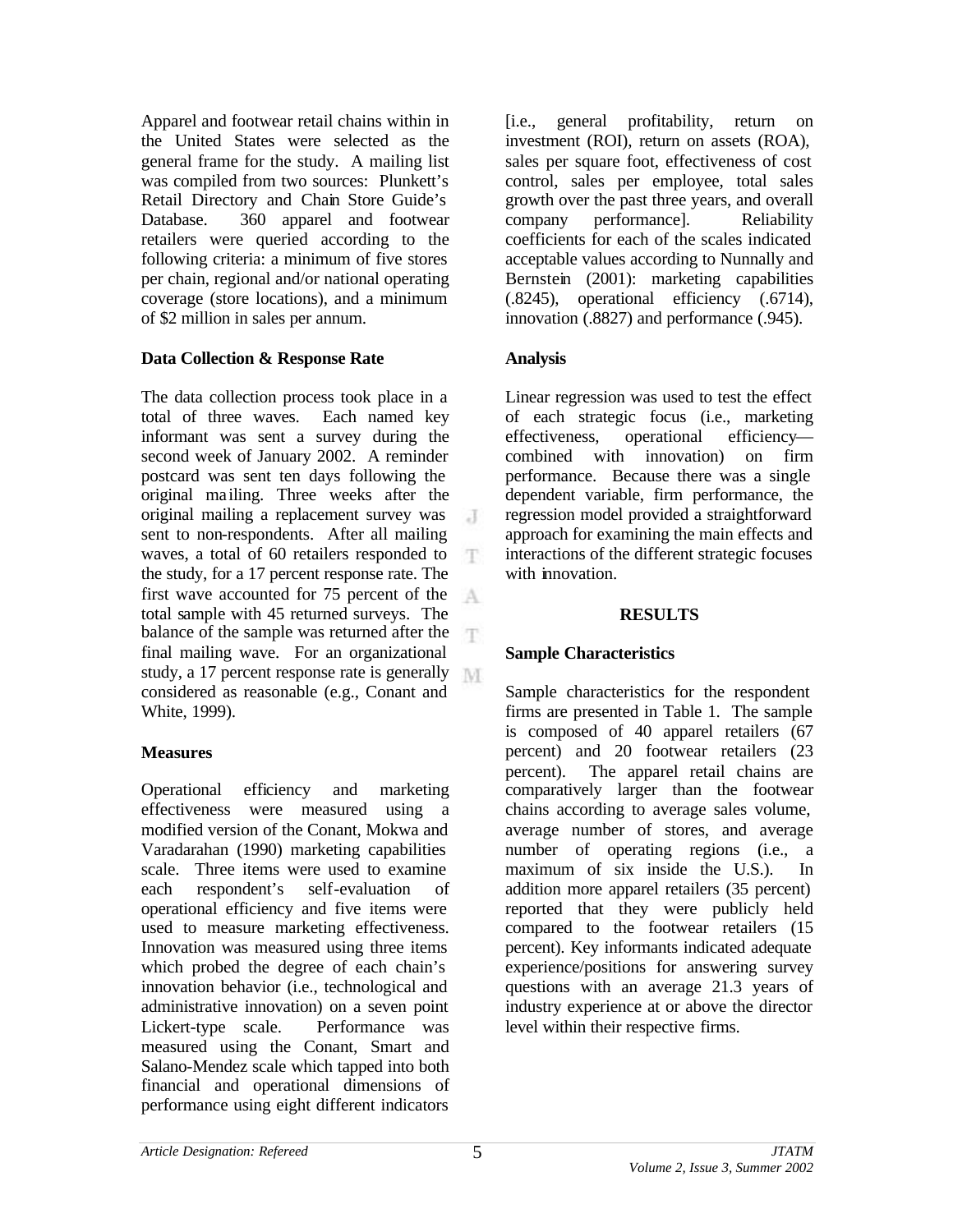| Variable                    | Retail Sectors                                              |                       |  |  |
|-----------------------------|-------------------------------------------------------------|-----------------------|--|--|
|                             | Apparel<br>$(N=40)$                                         | Footwear<br>$(N=200)$ |  |  |
| Sales volume<br>(Smillions) | \$30                                                        | \$12                  |  |  |
| # employees                 | 3,767                                                       | 1,324                 |  |  |
| # stores                    | 187                                                         | 106                   |  |  |
| # regions                   | 3.05                                                        | 2.10                  |  |  |
| % Public                    | 35%                                                         | 15%                   |  |  |
| % Private                   | 65%<br>$\overline{\phantom{0}}$<br>$\overline{\phantom{a}}$ | 85%                   |  |  |

Table 1: Sample Characteristics

#### **Regression Model**

 $\overline{a}$ The regression model indicated significance at the overall level (F=8.683, p=.000). Prior T to fitting the final model, a saturated model was tested. After finding that the three way interaction term for marketing effectiveness, operational efficiency and innovation was non-significant, the model was re-fitted with only main effects and two way interactions. The model consisting of all three main effects and all two way interactions produced an r-square of .486 (Table 2).

Table 2: Regression Model for Effects of Marketing Effectiveness, Operational Efficiency and Innovation on Firm Performance

| <u>elioninane</u>                                                    |                               |    |       |          |
|----------------------------------------------------------------------|-------------------------------|----|-------|----------|
| Source                                                               | Type III<br>Sum of<br>Squares | df | F     | Sig.     |
| Corrected<br>model                                                   | 3281.36                       | 6  | 8.363 | $.000**$ |
| Intercept                                                            | 1.23                          | 1  | .01   | .891     |
| Marketing<br>Effectiveness <sup>*</sup><br>Operational<br>Efficiency | 16.73                         | 1  | .256  | .615     |
| Marketing<br>Effectiveness <sup>*</sup><br>Innovation                | 265.59                        | 1  | 4.061 | $.049*$  |
| Operational<br>Efficiency *<br>Innovation                            | 77.37                         | 1  | 1.183 | .282     |

| $\cdots$                          | .        |    |       |         |
|-----------------------------------|----------|----|-------|---------|
| Corrected<br>Total                | 6747.25  | 59 |       |         |
| Total                             | 87781.00 | 60 |       |         |
| Error                             | 3465.88  | 53 |       |         |
| Innovation                        | 21.44    | 1  | .328  | .569    |
| Operational<br>Efficiency         | 300.95   | 1  | 4.062 | $.037*$ |
| Marketing<br><b>Effectiveness</b> | 1.617    | 1  | .025  | .876    |

\* Significant at  $a < .05$ , \*\*  $a < .001$ .

#### **Hypothesis Tests**

The results indicated support for three out of five hypotheses. Hypothesis one, which suggested a positive relationship between marketing effectiveness and performance was not supported  $(F=.025, p<.876)$ . However, hypothesis two which tested a positive relationship between operational efficiency and performance, was supported with a significant statistic (F=4.602, p<.037). The third hypothesis which examined the relationship between marketing effectiveness & operational efficiency combined and performance was not significant  $(F=.256.$  p $< .615).$ Hypothesis four examined the combined effect of marketing effectiveness and innovation on performance. Results indicated support for hypothesis four with a significant test statistic ( $F = 4.061$ ,  $p < .049$ ). The fifth and final hypothesis tested the combined effect of operational efficiency and innovation on performance. The nonsignificant test statistic was consistent with hypothesis five which posited no relationship between operational efficiency and innovation.

#### **CONCLUSIONS, LIMITATIONS & FUTURE RESEARCH**

The results of this inquiry provide mixed agreement with theoretical and practical knowledge in the cross-disciplinary academic literature. The hypothesis tests suggest that the sample retail chains that reported high levels of operational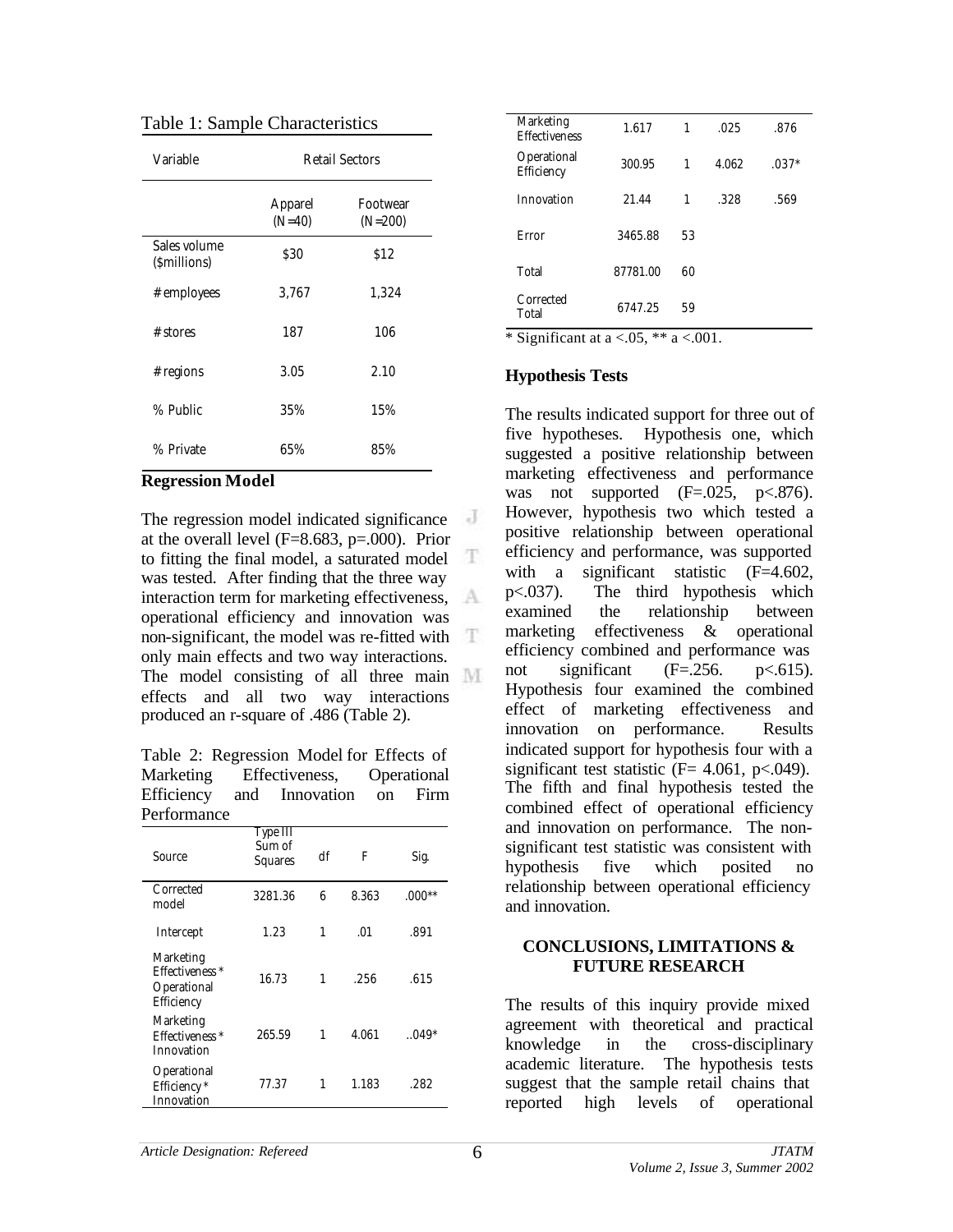efficiency tended to report higher performance levels along both financial and operational dimensions. In keeping with the conceptual extant innovation literature, there was no interactive effect of the innovation factor and operational efficiency on levels of performance.

As a single effect, marketing effectiveness was not influential on performance among the sample respondents. In the presence of innovation however, marketing effectiveness was positively related to performance. It is surprising that the marketing effectiveness factor was not a positive influence on performance among the retail sample. Five items were used to capture marketing effectiveness. These items probed effectiveness in the selection of new products/product lines, promotions, pricing programs, advertising, and store layout and merchandising. It is possible that the measurement of marketing effectiveness was not comprehensive enough to adequately capture the nature of the construct (i.e., segmentation effectiveness, knowledge of consumers/competitors, etc). The market orientation literature has a great deal of conceptual and empirical knowledge to guide a more comprehensive conception of the marketing effectiveness construct. For future study, measuring market orientation would provide greater knowledge and practical implications for researchers.

A number of limitations are present in the study's conception, measurement and sampling method. As a first step towards understanding different strategic approaches in apparel retailing, the study conception draws on three different theoretical areas: marketing effectiveness, operational efficiency and innovation. Rather than piecing together knowledge from these diverse areas, a more comprehensive approach to future study would be beneficial for deeper understanding (i.e., focusing on any one of the three approaches). The measures used for marketing effectiveness and operational efficiency could be more extensive including additional dimensions of these constructs. In addition, the sample respondents were predominantly represented by small, privately held firms. Because the number of privately held retailers outweighs the number of publicly-held retailers in the U.S. (Levy and Weitz, 2001) this research may not be as applicable to large, public firms.

Overall, the results suggest that retail/marketing executives who defined their firms as operationally efficient and high in marketing effectiveness & innovation at the same time, reported higher levels of performance. In general the results suggest that retail chains likely approach strategy from different perspectives and these approaches affect performance. Therefore, it is important for researchers and practitioners (supply chain partners) to consider the effects of different approaches to business level strategy when making decisions in this increasingly integrated and competitive retail sector.

## **REFERENCES**

Boulding, William, Ruskin Morgan and Richard Staelin (1997), "Pulling the Plug to Stop the New Product Drain," Journal of Market Research, 34, February, 164-176.

Conant, Jeffrey S. and J.C. White (1999), "Marketing Program Planning, Process Benefits and Store Performance: An Initial Study among Small Firms," *Journal of Retailing*, *75*, 4, 525-541.

Conant, Jeffrey S., Denise T. Smart and Roberto Salano-Mendez (1993), "Generic Retailing Types, Distinctive Marketing Competencies and Competitive Advantage," *Journal of Retailing*, *69*, 3, 255-279.

Cooper, Martha C., D.M. Lambert and J.D. Pagh (1997), "Supply Chain Management: More than Just a New Name for Logistics," *The International Journal of Logistics Management*, *8*, 1, 1-12.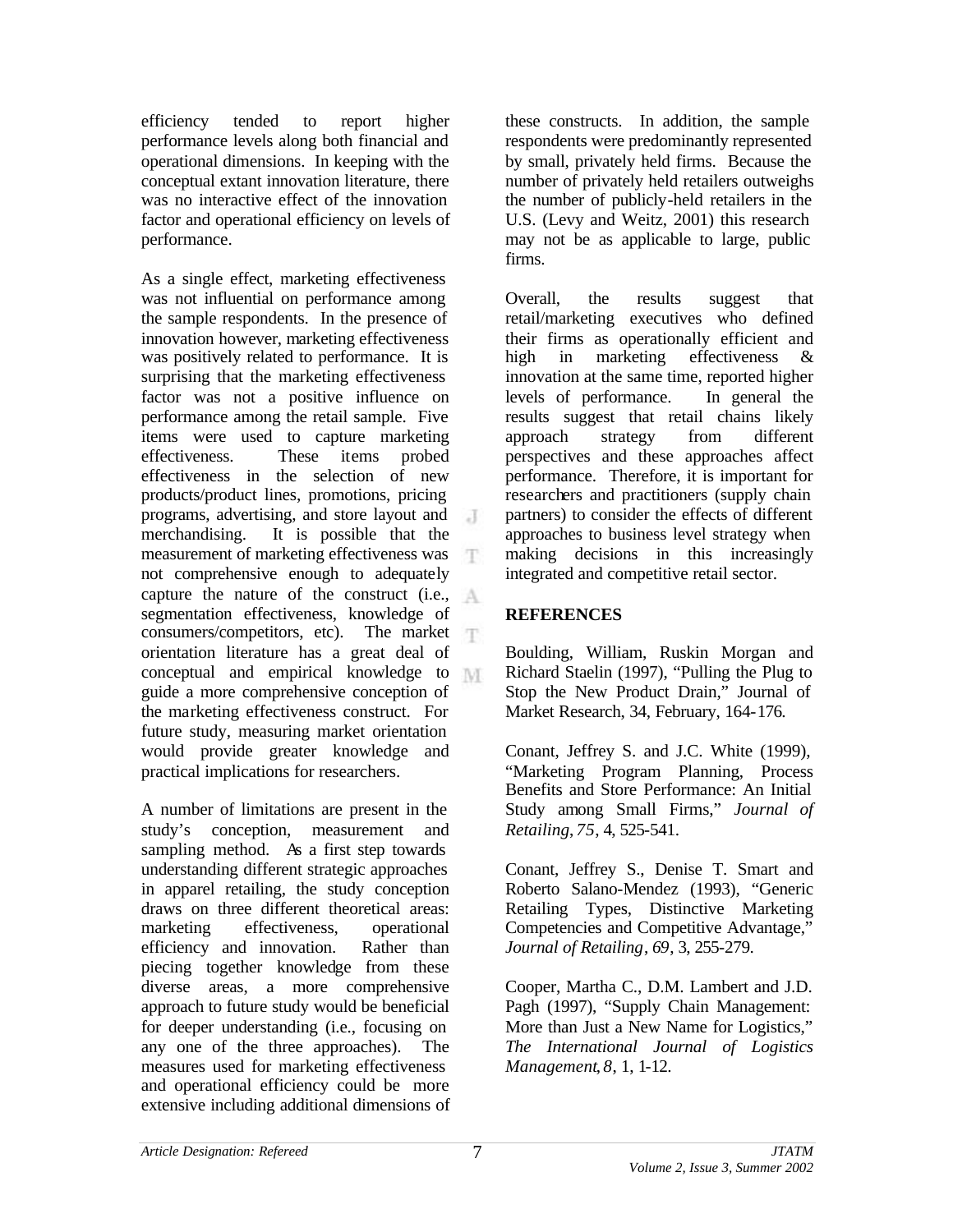Dunne, Patrick M., Robert F. Lusch and David A. Griffith  $(2002)$  *Retailing*  $(4<sup>th</sup> Ed.)$ . Ft. Worth: Harcourt College Publishers.

Frambach, Ruud T. and Neils Schillewaert (2002), "Organizational Innovation Adoption: A Multi-Level Framework of Determinants and Opportunities for Future Research, *Journal of Business Research*, 55, 2, 163-176.

Gatignon, Hubert and Xuereb, Jean-Marc (1997), "Strategic Orientation of the Firm and New Product Performance," *Journal of Marketing Research*, *26*, February, 44-55.

Hawes, Jon M. and William F. Crittenden (1984), "A Taxonomy of Competitive Retailing Strategies," *Strategic Management Journal*, *5*, 275-287.

Hay, R. D. and H. S. Napier. (1987), "Strategy Implementation: Some Effects of Competition, Culture and Strategy on Selected Retail Bank's Performance," A *Arkansas Business and Economic Review*, *20*, 3, 10-28.

Henderson, Rebecca M. and Kim B. Clark (1990), "Architectural Innovation: The Reconfiguration of Existing Product Technologies and the Failure of Established Firms," *Administrative Science Quarterly* , *35*, March, 9-30.

Hunt, Shelby D. and Dale F. Duhan (2002), "Competition in the Third Millennium, Efficiency or Effectiveness?" *Journal of Business Research*, *55*, 2, 97-102.

Hunter, N.A. and P. Valentino (1995), "Quick Response 10 Years Later," *International Journal of Clothing Science and Technology*, *7*, 30-40.

Jaworski, Bernard J. and Ajay K. Kohli (1993), "Market Orientation: Antecedents and Consequences," *Journal of Marketing*, *57*, July, 53-70.

Kean, Rita, L. Gaskill, L. Leistritz, C. Jasper, H. Bastow-Shoop, L. Jolly and B. Sternquist (1998), "Effects of Community Characteristics, Business Environment, and Competitive Strategies on Rural Retail Business Performance, *Journal of Small Business Management*, *36*, 2, 45-58.

Kincade, Doris, Diana Vass and Nancy Cassill (2001), "Implications of Technology and Relationship to Supply Chain Performance," *International Review of Retail Distribution and Consumer Research*, *11*, 3, 1-27.

King, R. E. and N. A. Hunter (1996), "Demand Re-estimation and Inventory Replenishment of Basic Apparel in a Specialty Retail Chain," *The Journal of the Textile Institute*, *87*, 1, 31-41.

Ko, Eun Ju and Doris Kincade (2001), "The Value of Miles and Snow Typology for Identifying QR Usage," *Journal of the Textile Institute*.

Kohli, Ajay K. and Bernard J. Jaworski (1990), "Market Orientation: The Construct, Research Propositions, and Management Implications," *Journal of Marketing*, *54*, April, 1-18.

Levy, Michael L. and Barton A. Weitz (2001) *Retailing Management*. Boston: McGraw Hill Irwin.

Lewis, P. and H. Thomas (1990), "The Linkage Between Strategy, Strategic Groups, and Performance in the U.K. Retail Industry," *Strategic Management Journal*, 11, 5, 385-397.

Lowson, Robert H. (2001), "Offshore Sourcing: An Optimal Operational Strategy?" *Business Horizons*, November-December, 61-66.

Maruca, Regina F. (1999), "Retailing: Confronting the Challenges that Face Bricks-and-Mortar," Harvard Business Review, July-August, 159-168.

J

T

Ŧ